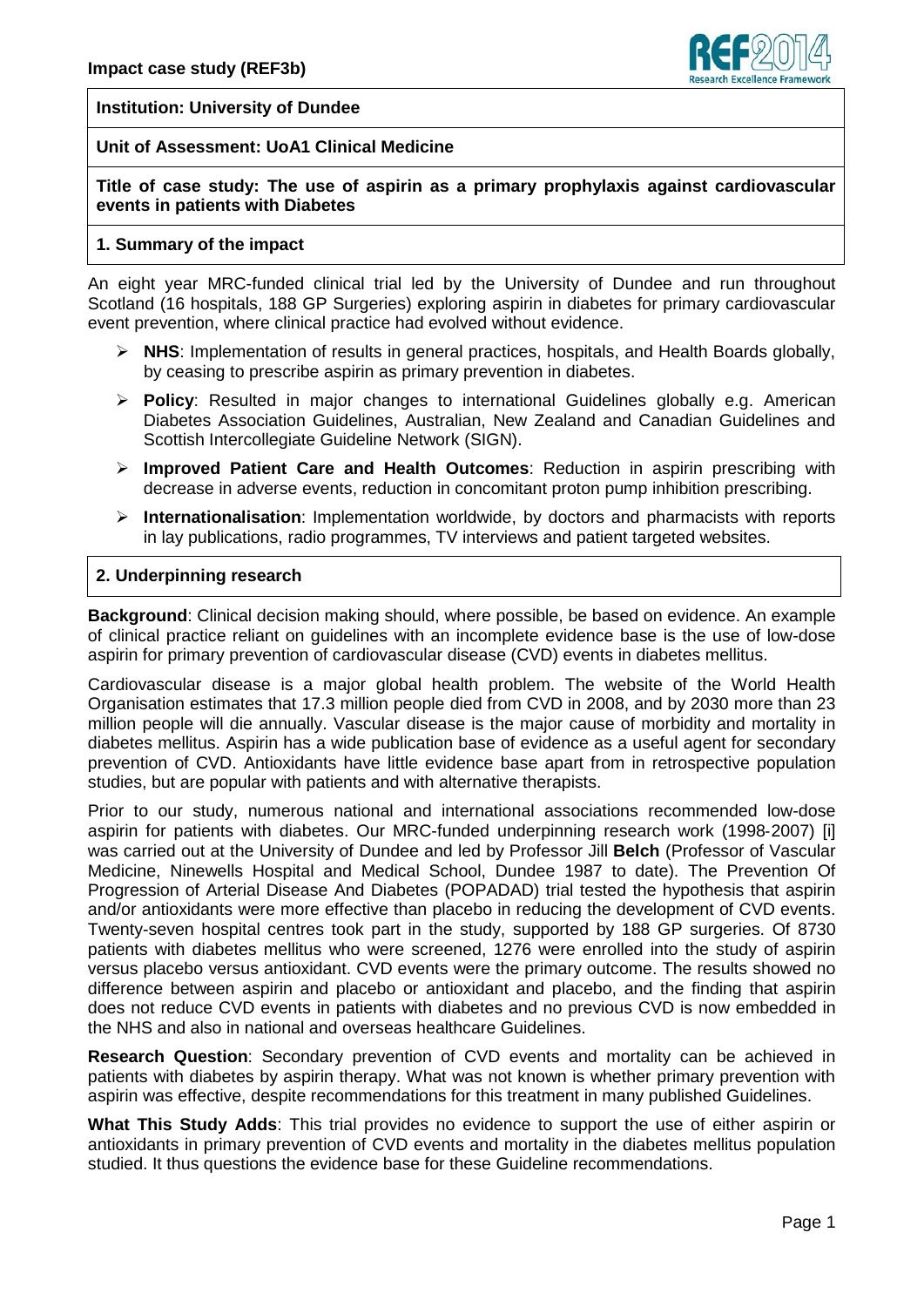### **Impact case study (REF3b)**



**Additional Impact in other areas**: As well as changing medical practice, our data were exploited further in later collaborative work with the University of Oxford, whereby this study formed part of a meta-analysis showing that aspirin reduced both the development and metastases of cancer [ii-iv].

**Conclusion:** Since the trial's publication two further studies, the Japanese Primary Prevention of Atherosclerosis With Aspirin for Diabetes (JPAD) study [v] and the meta-analysis by the Anti-Thrombotic Trialist (ATT) Collaboration, have validated the results. The latter showed that primary prevention of vascular events with aspirin is of uncertain value, whereas the risk of major episodes of haemorrhage may increase. The POPADAD study has been incorporated into meta-analyses [vi] and, with the JPAD trial and ATT analysis, forms a convincing evidence base.

# **3. References to the research**

- i. **Belch** JJF, MacCuish A, Campbell I, Cobbe S, Taylor R, Prescott R, Lee R, Bancroft J, MacEwan S, Shepherd J, Macfarlane P, Morris A, Jung R, Kelly C, Connacher A, Peden N, Jamieson A, Matthews D, Leese G, McKnight J, O'Brien I, Semple C, Petrie J, Gordon D, Pringle S, MacWalter R (2008) Prevention of Progression of Arterial Disease and Diabetes Study Group, Diabetes Registry Group, Royal College of Physicians Edinburgh. The prevention of progression of arterial disease and diabetes (POPADAD) trial: factorial randomised placebo controlled trial of aspirin and antioxidants in patients with diabetes and asymptomatic peripheral arterial disease. *Brit. Med. J.* **337**, 1030-1033 (DOI: 10.1136/bmj.a1840).
- ii. Rothwell PM, Fowkes FGR, **Belch** JJF, Ogawa H, Chew E, Warlow CP, Peto R, Meade TW (2011) Effect of daily aspirin on long-term risk of death due to cancer: analysis of individual patient data from randomized trials. *Lancet* **377**, 31-41 (DOI: 10.1016/S0140-6736(10)62110-1).
- iii. Rothwell PM, Wilson M, Price JF, **Belch** JJF, Meade TW, Mehta Z (2012) Effect of daily aspirin on risk of cancer metastasis: a study of incident cancers during randomised controlled trials. *Lancet* **379**, 159-601 (DOI: 10.1016/S0140-6736(12)60209-8.
- iv. Rothwell PM, Price JF, Fowkes GR, Zanchetti A, Roncaglioni MC, Tognoni G, Lee R, **Belch** JJF, Wilson M, Mehta Z, Meade TW (2012) Short-term effects of daily aspirin on cancer incidence, mortality, and non-vascular death: analysis of the time course of risks and benefits in 51 randomised controlled trials. *Lancet* **379**, 1602-1612 DOI: 10.1016/S0140-6736(11)61720-0.
- v. Ogawa H, Nakayama M, Morimoto T, Uemura S, Kanauchi M, Doi N, Jinnouchi H, Sugiyama S, Saito Y; Japanese Primary Prevention of Atherosclerosis With Aspirin for Diabetes (JPAD) Trial Investigators (2008) Low-dose aspirin for primary prevention of atherosclerotic events in patients with type 2 diabetes: a randomized controlled trial. *JAMA* **300**, 2134-41 (DOI: 10.1001/jama.2008.623).
- vi. Pignone M, Alberts MJ, Colwell JA, Cushman M, Inzucchi SE, Mukherjee D, Rosenson RS, Williams CD, Wilson PW, Kirkman MS; American Diabetes Association; American Heart Association; American College of Cardiology Foundation (2010) Expert Consensus Document: Aspirin for Primary Prevention of Cardiovascular Events in People with Diabetes. *J. Am. Coll. Cardiol.* **55**, 2878-2886 (DOI:10.1016/j.jacc.2010.04.003).

#### **Funding**

- **Belch** J, Cairns J, Fowles G, Hawthorne V, Jung RT, McEwan S, Newton RW and Smith A: The Prevention of Progression of Asymptomatic Diabetic Arterial Disease (POPADAD) Study: A Multicentre study; Medical Research Council, (66 months from August 1997) £1,065,576.
- **Belch** J, Cairns J, Hawthorne V, Jung RT, Newton RW, Smith A, McEwan S, and Prescott R: The Prevention of Progression of Asymptomatic Diabetic Arterial Disease (POPADAD) Study; Medical Research Council (12 month extension from February 2003) £268,389.

# **4. Details of the impact**

This study has delivered an evidence base regarding the use of aspirin in diabetes and is now embedded at the heart of national and international Guidelines. The 2008 *BMJ* publication [i]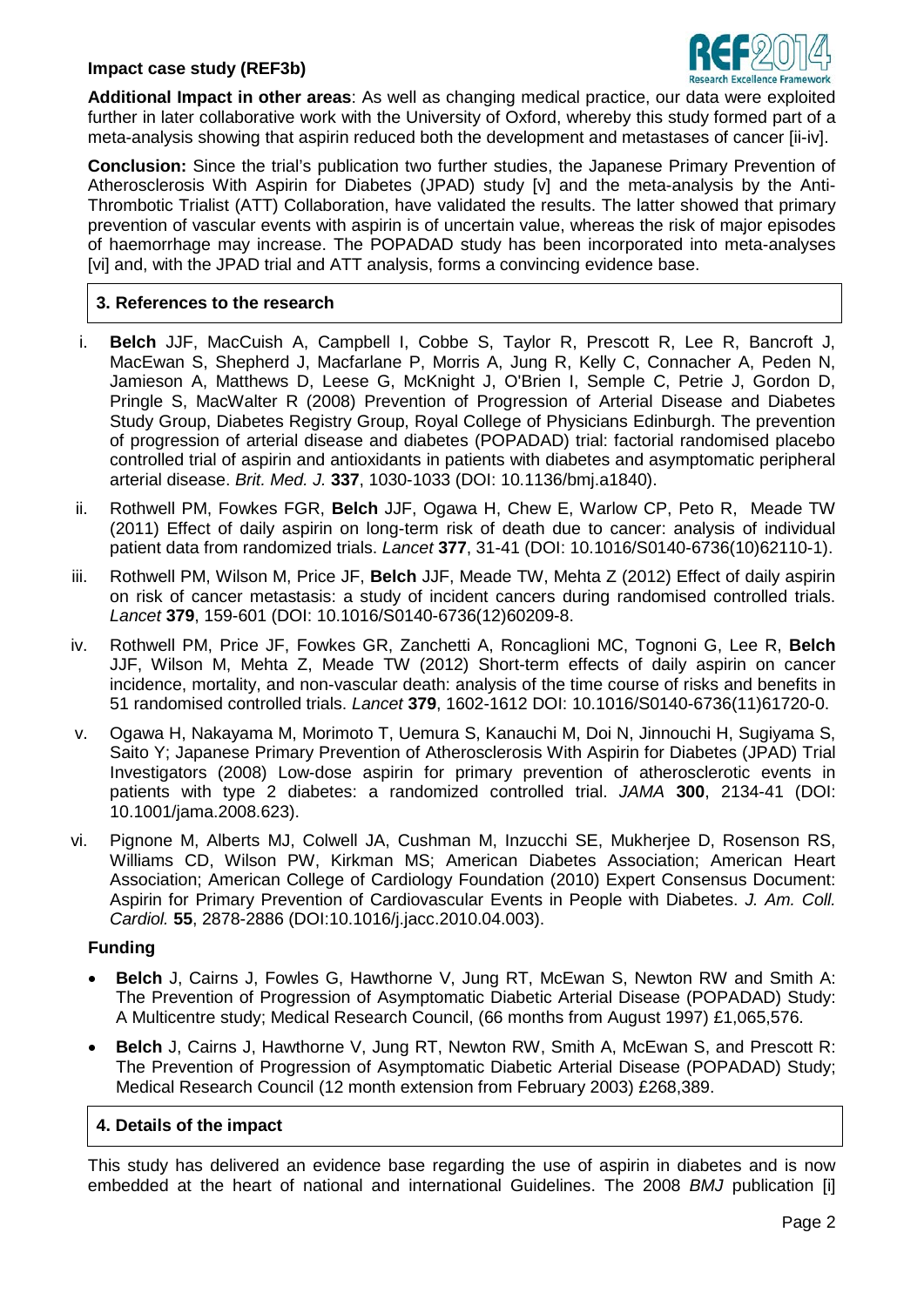#### **Impact case study (REF3b)**



reported on the results of this trial. The impact of this initial study was immediate with much publicity worldwide; lay press, radio and television discussions and reports were made throughout 2009-11. Further changes to national and international Guidelines were made over the next 3-4 years taking these data into account (see below). It created a global change in prescribing practice for patients with diabetes that provided value to frontline clinical teams in both primary and secondary care. It represents one of the major changes in the care of people with diabetes internationally over the past 5 years. Further, editorials reviewed this article favourably (e.g. [1,2]) using the evidence from this trial to give advice to readers. The BMJ voted the publication second most impactive study published by them in 2008. It also received 6 stars for clinical impact from the American College of Physicians [3], who summarise the best new evidence for internal medicine from over 130 clinical journals using a worldwide panel of >5000 physicians to assess the clinical relevance and newsworthiness of rigorous studies.

**Government Policy Impact and Guidelines (National and International):** UK Primary Care Guidelines changed as a result of our findings [4], as have those abroad. UK and international Guidelines for medically-related specialities such as Pharmacy [5] and the Drug and Therapeutic Bulletin have been influenced, quoting POPADAD as the reason for change. The recent SIGN Guidelines on the management of diabetes took the trial findings into account when making its recommendations [\(http://www.sign.ac.uk/pdf/sign116.pdf\)](http://www.sign.ac.uk/pdf/sign116.pdf). In addition the new USA recommendations, from a joint statement of the American Diabetes Association, the American Heart Association, and the American College of Cardiology, essentially call for tighter criteria for aspirin use in diabetes quoting the trial [\(http://circ.ahajournals.org/content/115/1/114.long\)](http://circ.ahajournals.org/content/115/1/114.long). Dr Sue Kirkman, a member of the writing committee, is quoted: "The previous recommendations had been that pretty much anybody with diabetes over the age of 40 should be on aspirin, but there…is less of a general recommendation for aspirin than there used to be, and this is based on some of the newer studies that have come out". Further the respected US Preventative Services Task Force [6] recommended on aspirin use, based on the trial. The Canadian, New Zealand and Australian Diabetes Guidelines [7] also changed in response to the trial as did those of the European Society of Cardiology [8]. The Clinical Guidelines Task Force of the International Diabetes Federation Global Guideline for the care of people with Type 2 diabetes around the world has also incorporated the findings from POPADAD [9]. The ATT Collaboration updated their recommendations for aspirin in primary prevention after considering the results from POPADAD and two later trials [v,vi]. They concluded that the benefit of aspirin appeared to outweigh its risks when used for secondary, but not primary, prevention.

**Improved Patient Care and Health Outcomes**: The findings have also been integrated into UK [10] and global [various non-English-language websites] healthcare as an exemplar of a clinically relevant study. Aspirin has significant side effects associated with its use in CVD prevention. Even mild adverse events such as dyspepsia can be a major issue, requiring additional prescriptions of antacids and proton pump inhibitors. In the ATT Collaboration meta-analysis [vi], aspirin allocation for primary prevention increased major gastrointestinal and extracranial bleeds, and this has been confirmed by others. Aspirin was associated with a 55% relative risk increase in major bleeding. Reducing aspirin prescribing reduces these risks and will have impacted on the diabetes population previously considered for aspirin primary prevention. There is also a question regarding increased CVD events in patients on proton pump inhibitors and aspirin, though this may be due to reduced effectiveness of the aspirin produced by the antagonist.

**NHS Cost Impact:** Although aspirin is relatively cheap, there are 251,000 people with diabetes in Scotland alone, of which about 50% will have no evidence of CVD. Thus there will be potential savings to the NHS as aspirin prescribing falls and also for associated proton pump inhibitor usage which will be substantial over time.

**Impact in other clinical areas**: More recently this work has underpinned a number of metaanalyses including the effect of aspirin on long-term risk of death due to cancer and cancer metastasis [ii-iv]. This work in cancer has also been the subject of editorials in high impact journals and produced much interest in the lay press, expressed via radio and TV items.

**Pubic Engagement, Media Coverage**: The findings have also formed the basis for public engagement and debate on use of aspirin in diabetes [11]. This debate has appeared in tweets,